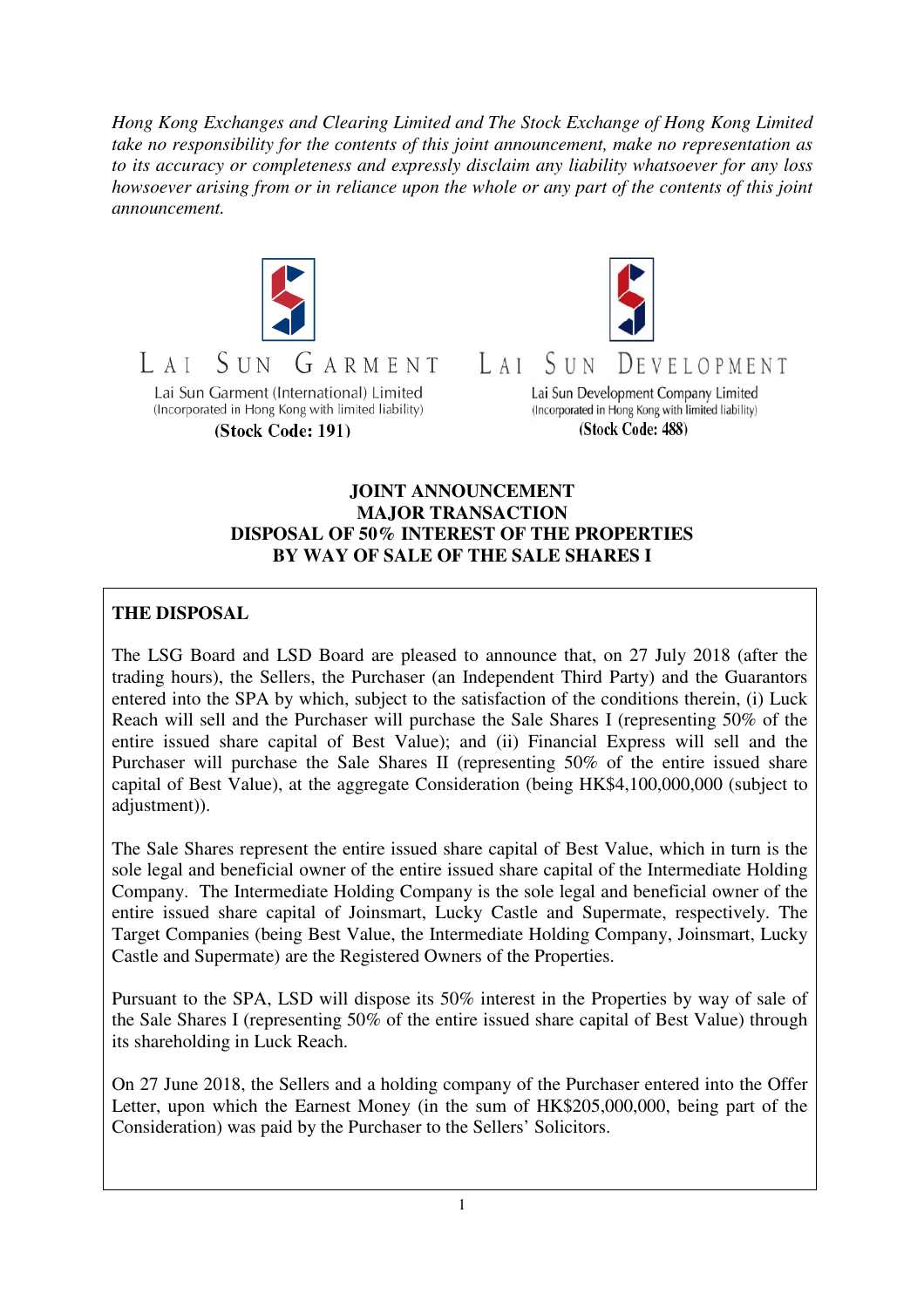Luck Reach is currently an indirect non-wholly-owned subsidiary of LSG (through its shareholding in LSD) and a wholly-owned subsidiary of LSD. As the relevant Percentage Ratios of the sale of the Sale Shares I for each of LSG and LSD under the Listing Rules are more than 25% but less than 75%, the sale of the Sale Shares I constitutes a major transaction for each of LSG and LSD under the Listing Rules and is subject to reporting, announcement and shareholders' approval requirements under Chapter 14 of the Listing Rules.

# **LSG**

The sale of the Sale Shares I is subject to the approval of the LSG Shareholders at the LSG GM. Pursuant to the SPA, as part of the conduct of business pending Completion, Luck Reach shall provide the Purchaser with, amongst others, an original of the LSG Shareholders Undertaking to vote in favour of the sale of the Sale Shares I in the LSG GM no later than 30 days from the date of the SPA. A circular containing, among other things, further details of the Disposal and other information as required under the Listing Rules, and the notice convening the LSG GM is expected to be despatched by LSG to the LSG Shareholders within 15 Business Days after the publication of this joint announcement.

## **LSD**

Pursuant to Rule 14.44(2) of the Listing Rules, LSG and its wholly-owned subsidiaries, which together hold more than 50% of the total issued share capital of LSD, will give their written approval for the sale of Sale Shares I in lieu of holding a shareholders' meeting. Accordingly, no general meeting will be convened by LSD to approve the sale of the Sale Shares I. Pursuant to the SPA, as part of the conduct of business pending Completion, Luck Reach shall provide the Purchaser with, amongst others, a certified copy of the LSD Written Shareholders Approval no later than 30 days from the date of the SPA. A circular containing, among other things, further details of the Disposal and other information as required under the Listing Rules is expected to be despatched by LSD to the LSD Shareholders for their information within 15 Business Days after the publication of this joint announcement.

#### **SPA**

The principal terms of the SPA are summarised as follows:

| Date:           | 27 July 2018 (after trading hours)                                                                          |
|-----------------|-------------------------------------------------------------------------------------------------------------|
| The Sellers:    | (1) Luck Reach, a wholly-owned subsidiary of LSD and an<br>indirect non-wholly-owned subsidiary of LSG; and |
|                 | <b>Financial Express</b><br>(2)                                                                             |
| The Purchaser:  | Treasure Ascend Global Limited, an Independent Third Party                                                  |
| The Guarantors: | (1) LSD (being the guarantor of Luck Reach); and                                                            |
|                 | Millap Limited (being the guarantor of Financial<br>(2)<br>Express)                                         |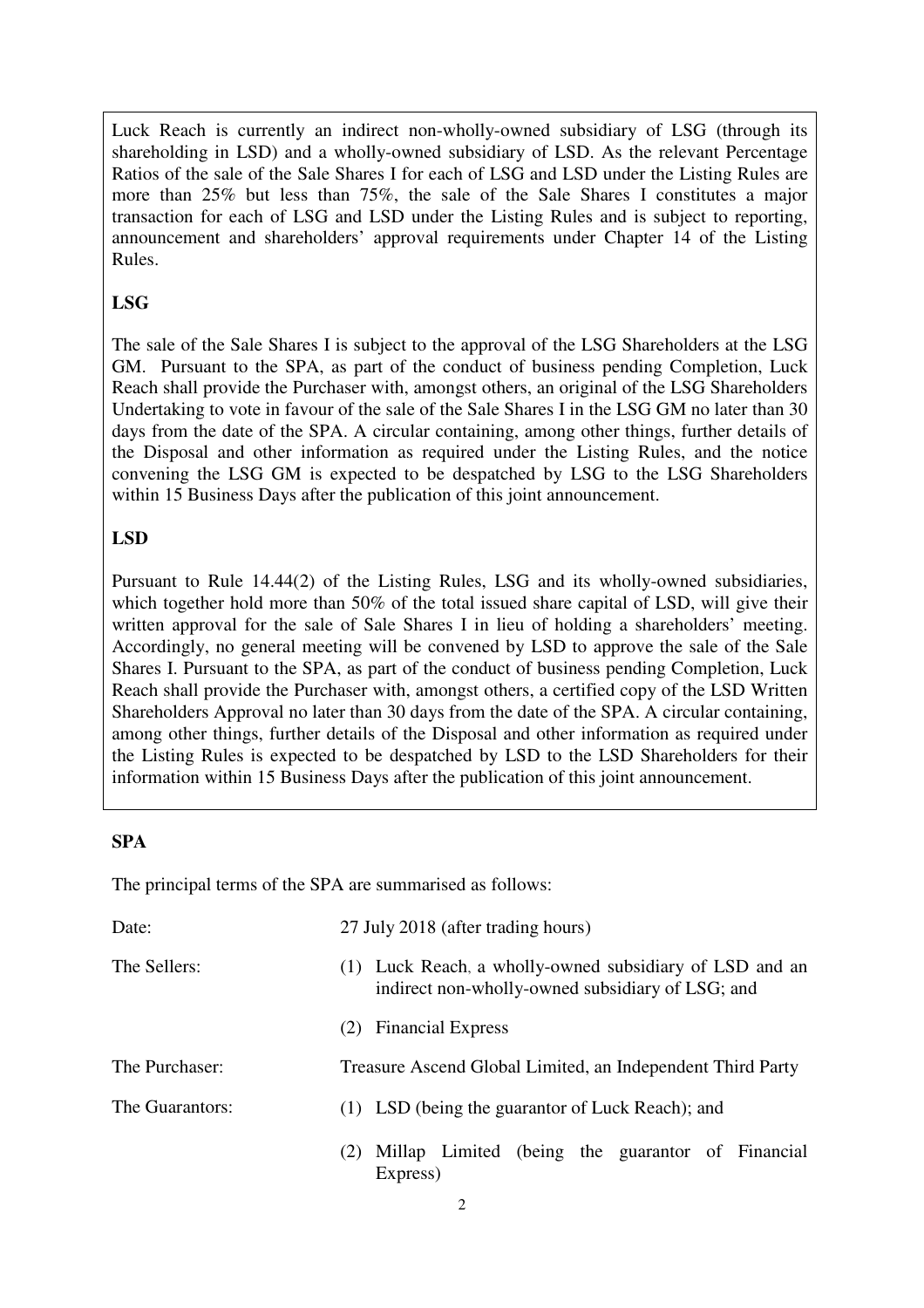| Transaction structure: | The Disposal comprises (i) the sale of the Sale Shares I<br>(representing 50% of the entire issued share capital of Best<br>Value) by Luck Reach to the Purchaser; and (ii) the sale of the<br>Sale Shares II (representing 50% of the entire issued share<br>capital of Best Value) by Financial Express to the Purchaser.                        |
|------------------------|----------------------------------------------------------------------------------------------------------------------------------------------------------------------------------------------------------------------------------------------------------------------------------------------------------------------------------------------------|
|                        | The Sale Shares represent the entire issued share capital of<br>Best Value, which in turn owns the entire issued share capital<br>of the Intermediate Holding Company. The Intermediate<br>Holding Company is the sole legal and beneficial owner of the<br>entire issued share capital of Joinsmart, Lucky Castle and<br>Supermate, respectively. |
|                        | The Sale Shares represent the entire issued share capital of<br>Best Value, which, together with the Intermediate Holding<br>Company, Joinsmart, Lucky Castle and Supermate, in turn<br>own all of the Properties.                                                                                                                                 |
| The Consideration:     | HK\$4,100,000,000, being the consideration to be paid by the<br>Purchaser for the Sale Shares, and for assuming the obligation<br>of full repayment of the existing loans owed by Best Value to<br>certain financing parties (after repayment).                                                                                                    |
|                        | Subject to the payment terms and adjustment, the amount to<br>be paid by the Purchaser to each of the Sellers shall be 50% of<br>the balance of the Consideration after deducting the existing<br>loans owed by Best Value to certain financing parties (after<br>repayment).                                                                      |
|                        | Each of the LSG Board and the LSD Board considers that the<br>terms of the SPA are fair and reasonable and are in the best<br>interests of their respective companies and shareholders as a<br>whole.                                                                                                                                              |
| Payment terms:         | Subject to adjustment, the Consideration shall be paid by the<br>Purchaser to the Sellers in the following manner:                                                                                                                                                                                                                                 |
|                        | (i)<br>the Earnest Money in the sum of HK\$205,000,000 was<br>paid by the Purchaser to the Sellers' Solicitors upon<br>signing of the Offer Letter on 27 June 2018, and such<br>Earnest Money was converted into the initial deposit<br>upon signing of the SPA;                                                                                   |
|                        | (ii)<br>upon execution of the SPA, the Further Deposit, being<br>HK\$205,000,000, has been paid by the Purchaser;                                                                                                                                                                                                                                  |
|                        | on or before 26 October 2018, the Part Payment, being<br>(iii)<br>HK\$205,000,000, is payable by the Purchaser; and                                                                                                                                                                                                                                |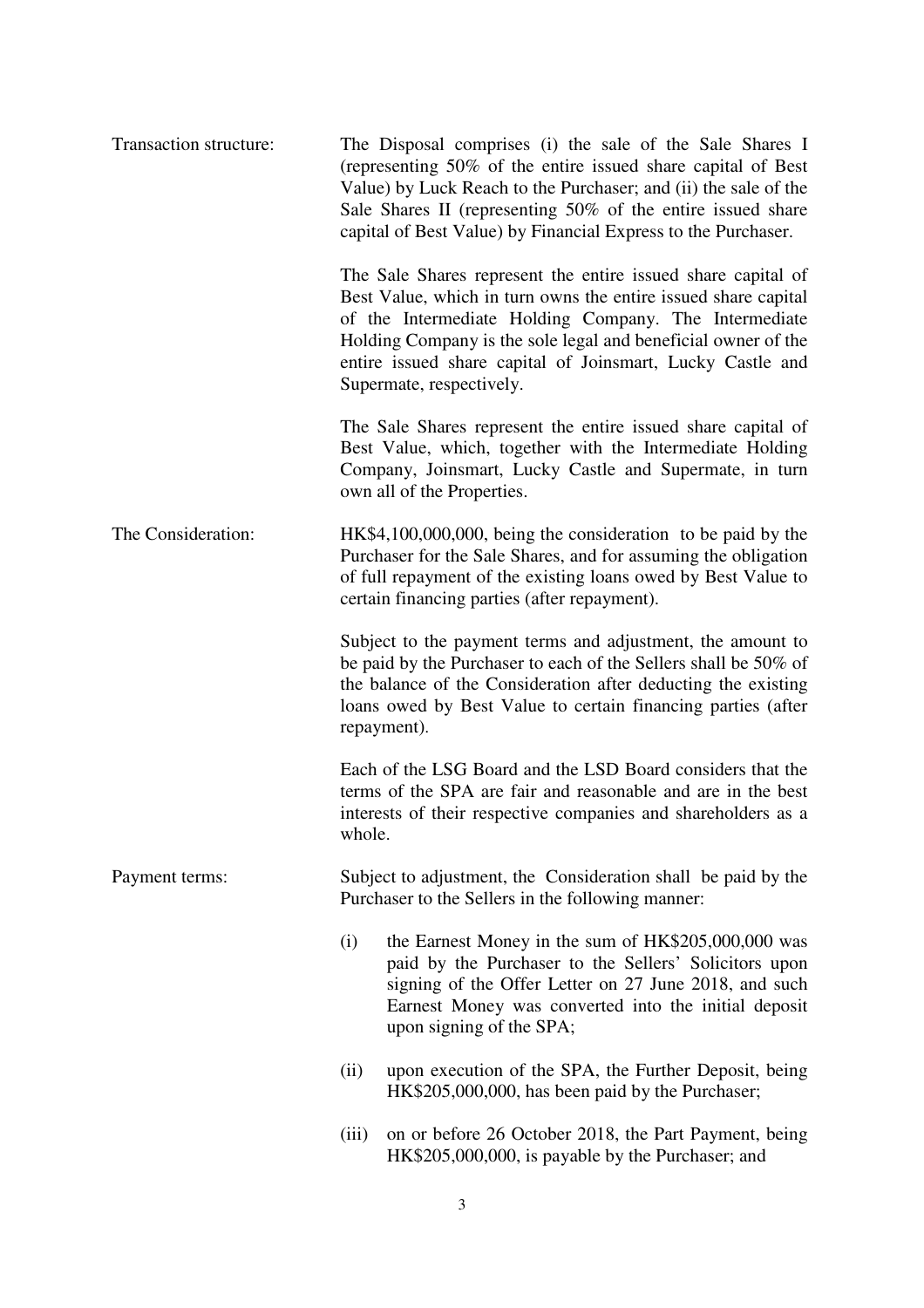- (iv) the Completion Payment (being the balance of Consideration after deducting the Earnest Money, the Further Deposit and the Part Payment) shall be paid by the Purchaser at Completion in the following manner: (a) the Purchaser shall, at its own costs, procure the repayment of certain existing loan owing by Best Value by refinancing it with a new loan arranged and procured by the Purchaser; and (b) the remainder of the Completion Payment shall be paid to each Seller in accordance with the SPA. Conditions precedent: The Disposal is subject to the following terms and conditions: (i) subject to release of certain existing security documents and satisfactory completion of due diligence review and title requisition, Luck Reach being the sole legal and beneficial owner of the Sale Shares I free from all encumbrances and having the capacity and power to sell the Sale Shares I to the Purchaser free from all encumbrances;
	- (ii) subject to release of certain existing security documents and satisfactory completion of due diligence review and title requisition, Financial Express being the sole legal and beneficial owner of the Sale Shares II free from all encumbrances and having the capacity and power to sell the Sale Shares II to the Purchaser free from all encumbrances;
	- (iii) subject to release of certain existing security documents and satisfactory completion of due diligence review and title requisition, Best Value being the sole legal and beneficial owner of the entire issued share capital of the Intermediate Holding Company free from all encumbrances;
	- (iv) subject to release of certain existing security documents and satisfactory completion of due diligence review and title requisition, the Intermediate Holding Company being the sole legal and beneficial owner of the entire issued share capital of each of Joinsmart, Lucky Castle and Supermate, in each case, free from all encumbrances;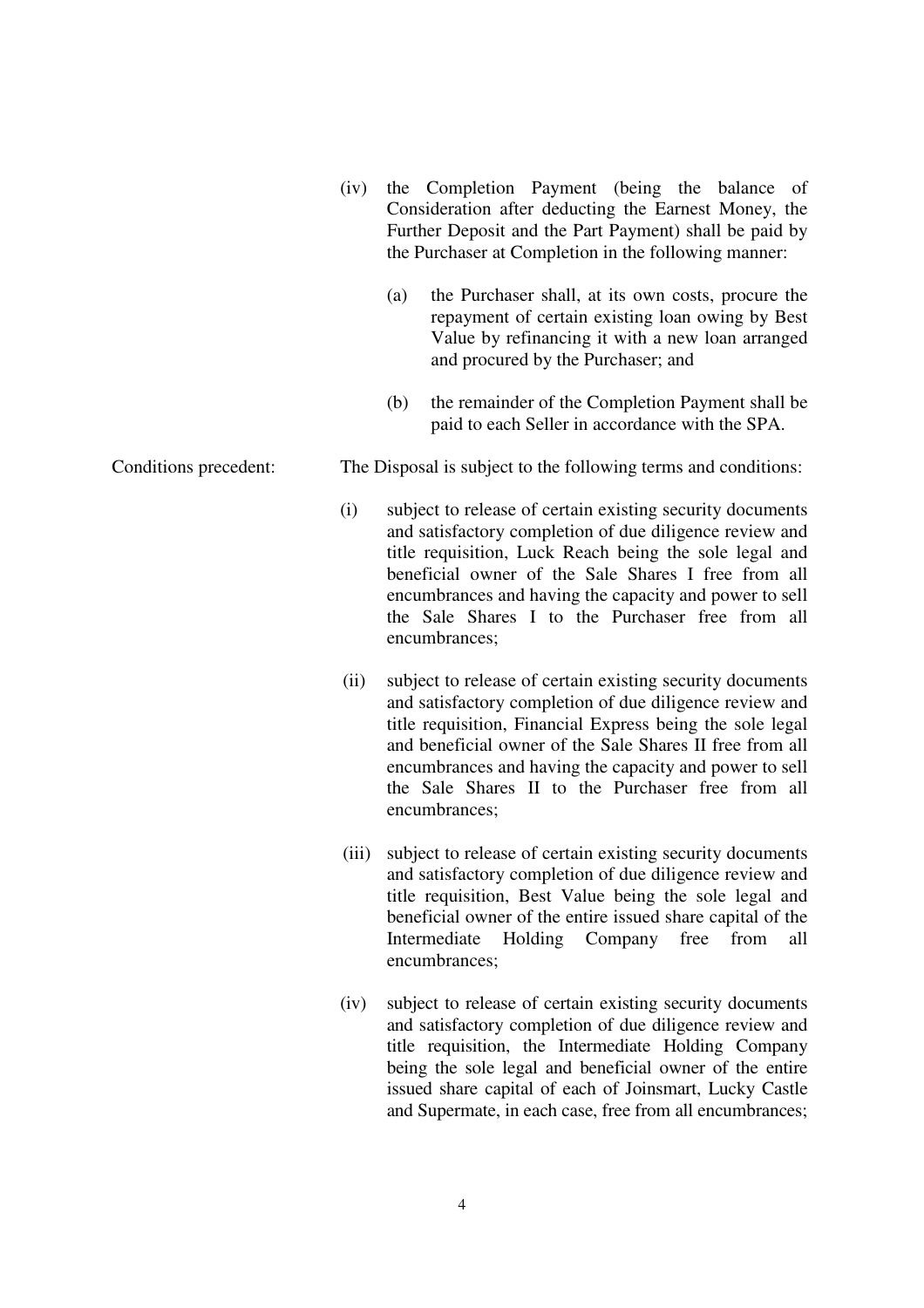|           | subject to release of certain existing security documents<br>(v)<br>and satisfactory completion of due diligence review and<br>title requisition, Best Value, the Intermediate Holding<br>Company, Joinsmart, Lucky Castle, Supermate being<br>the sole registered and beneficial owner of Property I,<br>Property II, Property III, Property IV and Property V,<br>respectively, and having good title to each Property,<br>respectively, in accordance with sections 13 and 13A of<br>the CPO; |
|-----------|--------------------------------------------------------------------------------------------------------------------------------------------------------------------------------------------------------------------------------------------------------------------------------------------------------------------------------------------------------------------------------------------------------------------------------------------------------------------------------------------------|
|           | having obtained the approval of the SPA and the<br>(vi)<br>transactions contemplated thereunder by each of the<br>and the LSD Shareholders,<br>LSG<br>Shareholders<br>respectively, as required by the Listing Rules; and                                                                                                                                                                                                                                                                        |
|           | (vii) there being no Material Damage to the Properties or any<br>part(s) thereof prior to and at all times up to<br>Completion.                                                                                                                                                                                                                                                                                                                                                                  |
| Default:  | If the respective obligations of the Sellers and the Purchaser at<br>Completion are not complied with on the Completion Date,<br>the Purchaser may by notice to the Sellers (in the event that<br>any Seller is unable or unwilling to comply with its<br>obligation) or the Seller(s) may by notice to the Purchaser (in<br>the event that the Purchaser is unable or unwilling to comply<br>with its obligation) to:                                                                           |
|           | (i)<br>postpone Completion to a date (being a Business Day)<br>falling not more than 10 Business Days after the date<br>originally set for Completion, provided that such right<br>to postpone Completion shall not be exercised more<br>than once by either party to the SPA; or                                                                                                                                                                                                                |
|           | proceed to Completion as far as practicable (without<br>(ii)<br>limiting its rights and remedies under the SPA); or                                                                                                                                                                                                                                                                                                                                                                              |
|           | terminate the SPA.<br>(iii)                                                                                                                                                                                                                                                                                                                                                                                                                                                                      |
| Guarantee | LSD has agreed to guarantee to the Purchaser as principal<br>obligator the due and punctual performance of Luck Reach in<br>accordance with the SPA and other transaction documents and<br>to pay, on demand, any sum which Luck Reach fails to pay to<br>the Purchaser in accordance with the SPA and the other<br>transaction documents as described in the SPA.                                                                                                                               |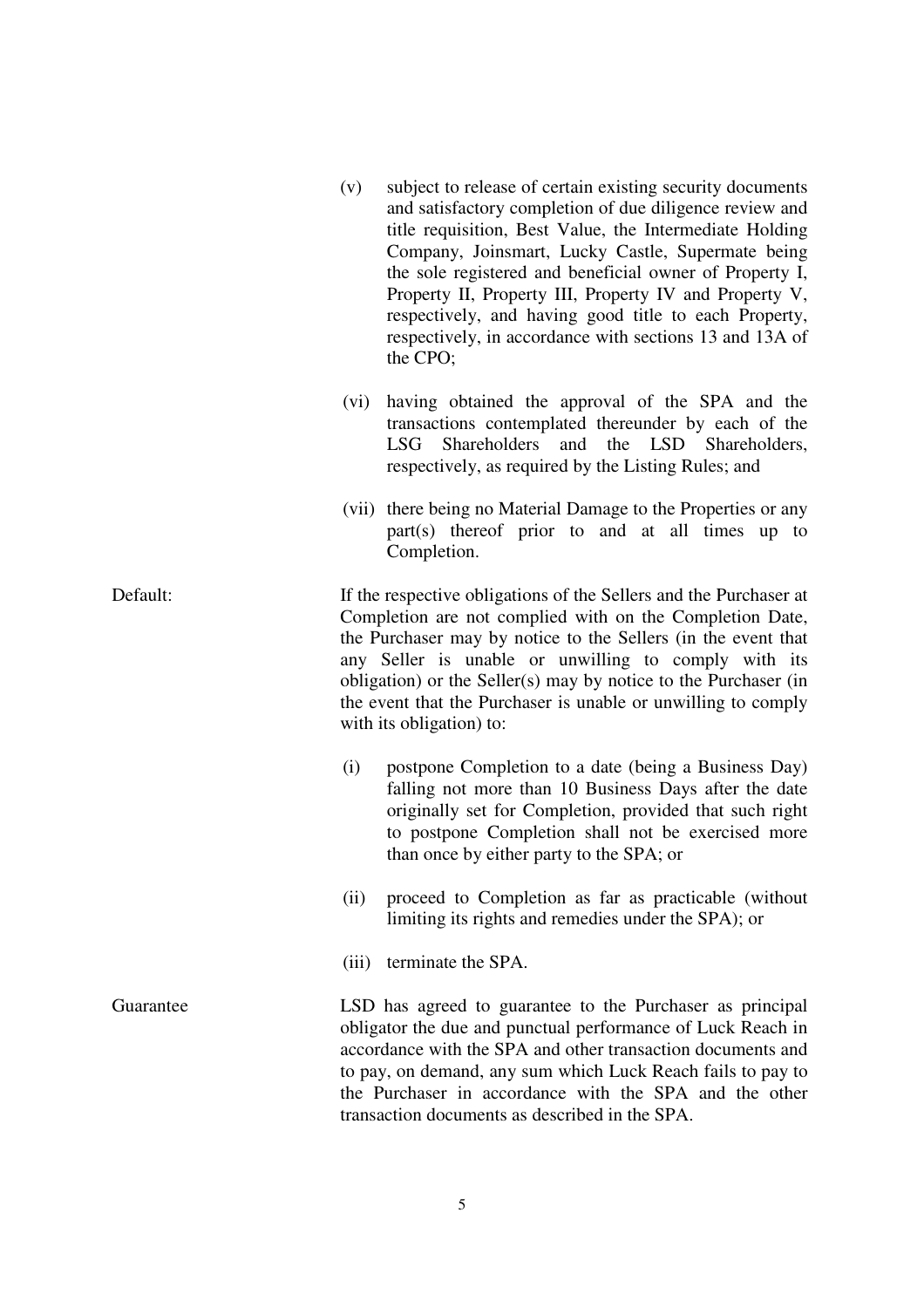Millap Limited has agreed to guarantee to the Purchaser as principal obligator the due and punctual performance of Financial Express in accordance with the SPA and other transaction documents and to pay, on demand, any sum which Financial Express fails to pay to the Purchaser in accordance with the SPA and the other transaction documents as described in the SPA.

The guarantee of each Guarantor under the SPA is several.

Completion: Completion shall take place at the Hong Kong office of the Sellers' Solicitors at or before 3:00 p.m. on the Completion Date, subject to all of the conditions set out in the SPA being satisfied (or waived by the Purchaser).

## **DEED OF TAX INDEMNITY**

The Deed of Tax Indemnity will be entered into upon Completion.

## **Parties to the Deed of Tax Indemnity**

- (a) the Sellers;
- (b) the Guarantors;
- (c) the Purchaser; and
- (d) Best Value.

#### **Principal terms of the Deed of Tax Indemnity**

Pursuant to the Deed of Tax Indemnity and the SPA, the Sellers will severally covenant and agree with the Purchaser and Best Value (for itself and as agent of each other Target Companies) that they will fully and effectually indemnify and at all times keep fully and effectually indemnified Best Value (for itself and as agent of each other Target Companies) and the Purchaser from and against, amongst others, the amount of any taxation liabilities made against any Target Company, up to Completion.

#### **INFORMATION OF BEST VALUE**

Best Value, together with the other Target Companies, are the legal and beneficial owners of the Properties.

Best Value is a company incorporated in Hong Kong with limited liability. Best Value is an investment holding company and is holding the Properties through itself and the other Target Companies.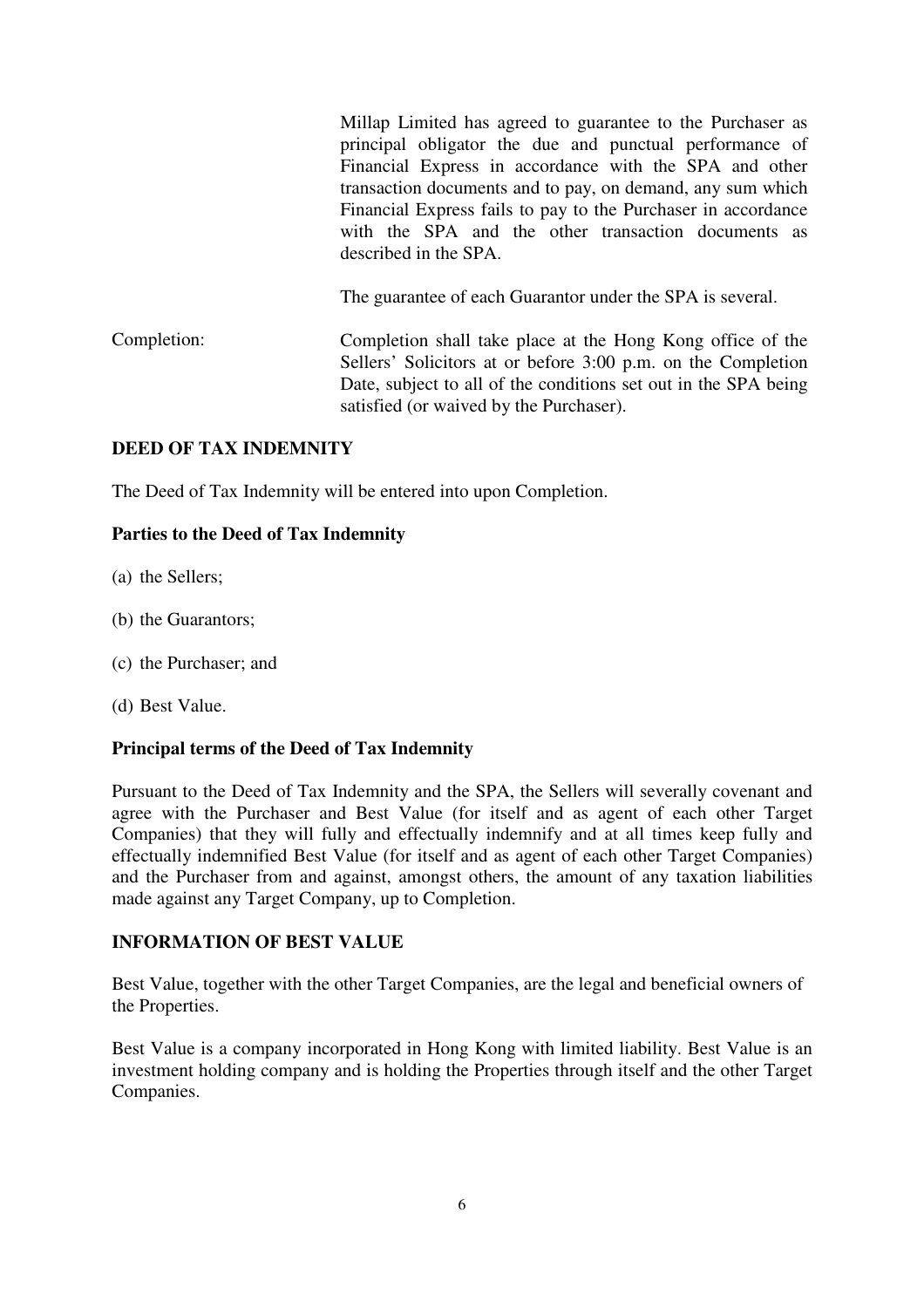Based on the audited consolidated financial statements of Best Value, the consolidated net loss (before and after taxation) for the financial year ended 30 June 2016 were approximately HK\$58 million and HK\$58 million, respectively. The audited consolidated net asset value as at 30 June 2016 was approximately HK\$1,656 million.

Based on the audited consolidated financial statements of Best Value, the consolidated net profit (before and after taxation) for the financial year ended 30 June 2017 were approximately HK\$87 million and HK\$82 million, respectively. The audited consolidated net asset value of Best Value as at 30 June 2017 was approximately HK\$1,738 million.

Upon Completion, LSG and LSD will cease to hold any shareholding in Best Value and the other Target Companies.

## **INFORMATION OF THE PURCHASER**

Treasure Ascend Global Limited, a company incorporated in the British Virgin Islands, is principally engaged in property and other investments.

To the best of the LSG Directors' knowledge, information and belief having made all reasonable enquiries, the Purchaser and its ultimate beneficial owner(s) are Independent Third Parties of LSG and its connected persons.

To the best of the LSD Directors' knowledge, information and belief having made all reasonable enquiries, the Purchaser and its ultimate beneficial owner(s) are Independent Third Parties of LSD and its connected persons.

#### **INFORMATION OF LSG AND LSD**

LSG is a company incorporated in Hong Kong with limited liability, the issued shares of which are listed and traded on the Main Board of the Stock Exchange. The principal activities of the LSG Group include property investment, property development, investment in and operation of hotels and restaurants and investment holding. LSG owns approximately 56.10% of the total issued shares of LSD as at the date of this joint announcement.

LSD is a company incorporated in Hong Kong with limited liability, the issued shares of which are listed and traded on the Main Board of the Stock Exchange. The principal activities of the LSD Group include property investment, property development, investment in and operation of hotels and restaurants and investment holding.

#### **REASONS FOR AND BENEFITS OF THE DISPOSAL OF ITS 50% INTEREST OF THE PROPERTIES**

Each of the LSG Directors and the LSD Directors undertake strategic reviews of their respective assets from time to time with a view to maximizing returns to their respective shareholders.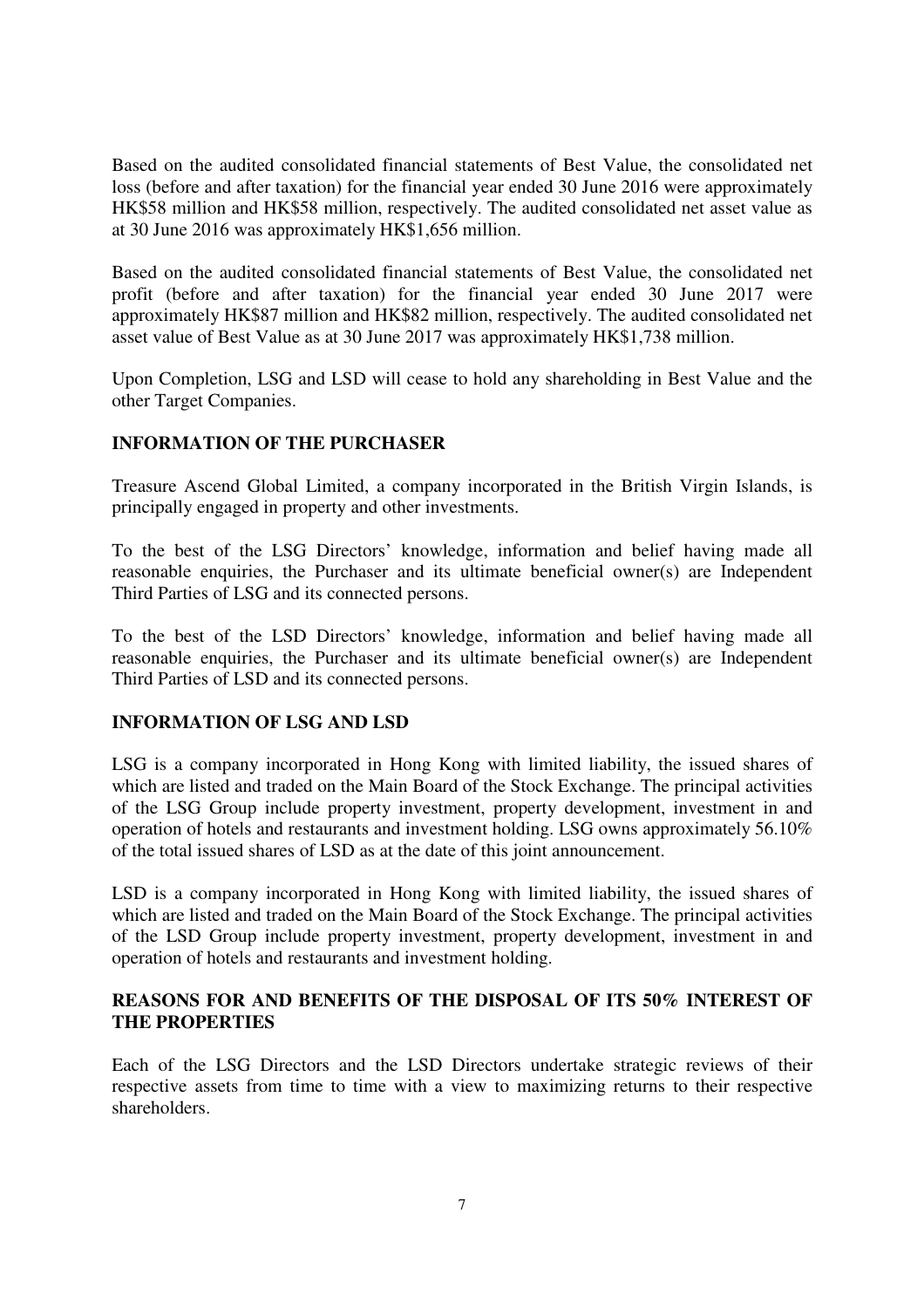In view of the appreciation of value of the Properties and the expected proceeds from the sale of the Sale Shares I, each of the LSG Board and the LSD Board considers that it is in the interests of their respective companies and shareholders as a whole to dispose its interests in the Properties by the sale of the Sale Shares I to realise the value of property investment, enhance their financial position and working capital, and pursue other growth opportunities.

The valuation of the Properties as at 31 January 2018 was HK\$3,630 million. LSD is expected to record an unaudited estimated gain (before deducting relevant expenses and taxation) of approximately HK\$235 million. Such gain is determined with reference to 50% of the total amount of the Consideration of HK\$2,050 million net of 50% of the valuation of the Properties as at 31 January 2018 of HK\$1,815 million.

Each of the LSG Board and the LSD Board considers that the sale of the Sale Shares I and the transactions contemplated thereunder are on an arm's length basis, are fair and reasonable and in the best interests of their respective companies and shareholders as a whole.

LSD intends to apply the net proceeds from the sale of the Sale Shares I for funding its working capital and other general corporate purposes.

# **LISTING RULES IMPLICATION**

The sale of the Sale Shares I constitutes a major transaction for each of LSG and LSD as the relevant Percentage Ratios are more than 25% but less than 75% and is subject to the reporting, announcement and shareholders' approval requirements under Chapter 14 of the Listing Rules.

# **LSG**

The sale of the Sale Shares I is subject to the approval of the LSG Shareholders at the LSG GM by way of poll. To the best of the knowledge, information and belief of the LSG Directors having made all necessary enquiries, no LSG Shareholders or any of their respective associates have any material interest in the sale of the Sale Shares I. Therefore, no LSG Shareholders would be required to abstain from voting under the Listing Rules in the LSG GM for obtaining shareholders' approval for the sale of the Sale Shares I. Pursuant to the SPA, as part of the conduct of business pending Completion, Luck Reach shall provide the Purchaser with, amongst others, an original of the LSG Shareholders Undertaking to vote in favour of the sale of the Sale Shares I in the LSG GM no later than 30 days from the date of the SPA.

A circular containing, among other things, further details of the Disposal and other information as required under the Listing Rules, and the notice convening the LSG GM is expected to be despatched by LSG to the LSG Shareholders within 15 Business Days after the publication of this joint announcement.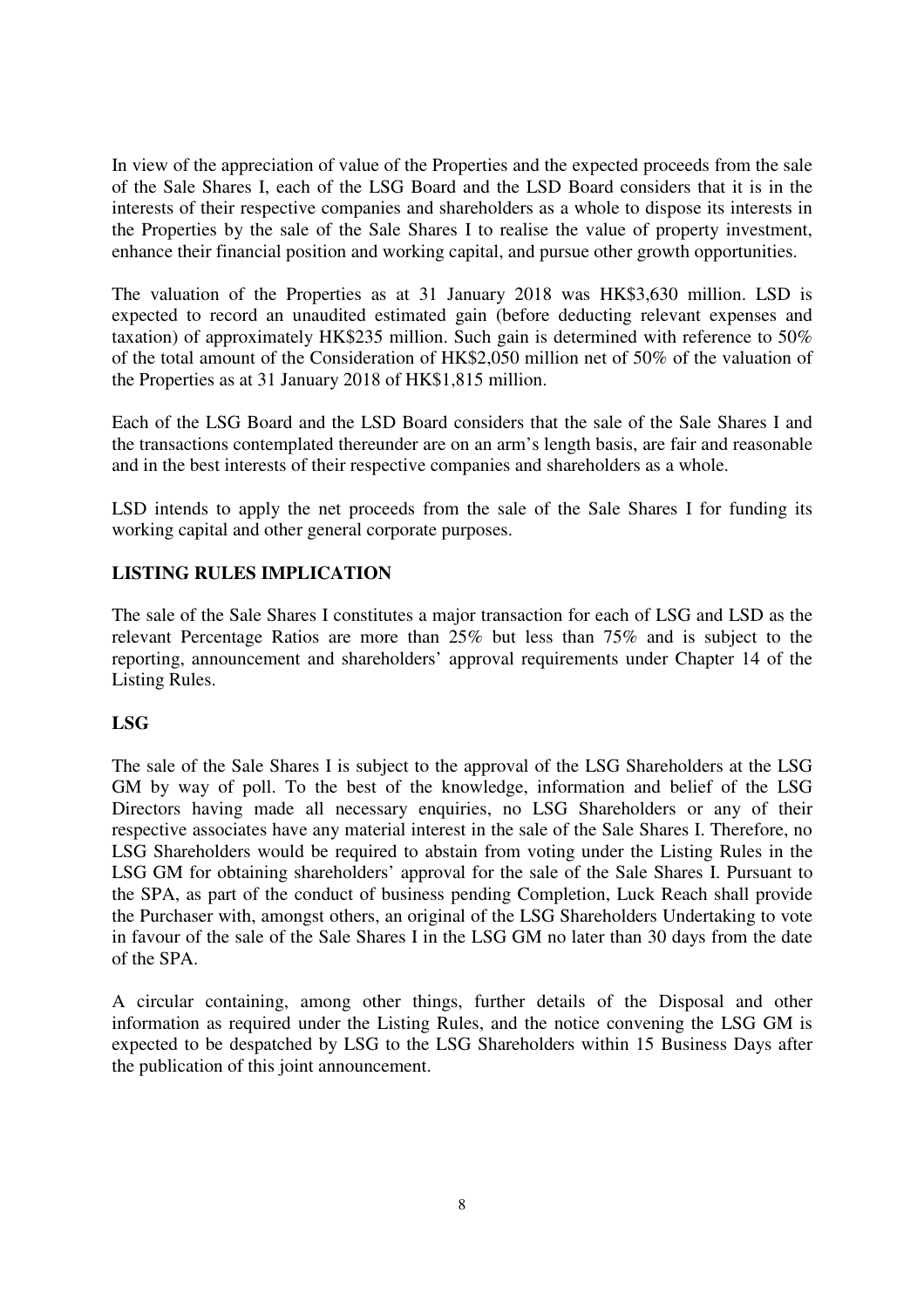## **LSD**

To the best of the knowledge, information and belief of the LSD Directors having made all necessary enquiries, no LSD Shareholders or any of their respective associates have any material interest in the sale of the Sale Shares I. Therefore, no LSD Shareholders would be required to abstain from voting under the Listing Rules if LSD were to convene a general meeting for obtaining shareholders' approval for the sale of the Sale Shares I.

As at the date of this joint announcement, LSG owns, and controls through its wholly-owned subsidiaries (namely Joy Mind Limited and Zimba International Limited) a total of 340,023,572 LSD Shares, representing approximately 56.10% of the total issued shares of LSD. As such, pursuant to Rule 14.44(2) of the Listing Rules, LSG, Joy Mind Limited and Zimba International Limited will give their written approvals for the sale of the Sales Shares I in lieu of holding a general meeting. Accordingly, no general meeting will be convened by LSD to approve the sale of the Sales Shares I. Pursuant to the SPA, as part of the conduct of business pending Completion, Luck Reach shall provide the Purchaser with, amongst others, a certified copy of the LSD Written Shareholders Approval no later than 30 days from the date of the SPA.

A circular containing, among other things, further details of the Disposal and other information as required under the Listing Rules is expected to be despatched by LSD to the LSD Shareholders for their information within 15 Business Days after the publication of this joint announcement.

#### **DEFINITIONS**

| "Best Value"      | Best Value International Limited (顯中國際有限公司), a<br>company incorporated in Hong Kong with limited liability<br>and the registered and beneficial owner of Property I;                                                                                                                                                                                                               |
|-------------------|------------------------------------------------------------------------------------------------------------------------------------------------------------------------------------------------------------------------------------------------------------------------------------------------------------------------------------------------------------------------------------|
| "Business Day"    | means a day (not being a Saturday, Sunday, public holiday<br>or any day on which typhoon signal No. 8 or above or black<br>rainstorm warning is hoisted in Hong Kong at any time from<br>9:00 a.m. to $5:00$ p.m.) on which licensed banks are<br>generally open for business in Hong Kong;                                                                                        |
| "CPO"             | the Conveyancing and Property Ordinance (Cap. 219 of the<br>Laws of Hong Kong);                                                                                                                                                                                                                                                                                                    |
| "Completion"      | the completion of the Disposal;                                                                                                                                                                                                                                                                                                                                                    |
| "Completion Date" | $(i)$ 27 March 2019; or $(ii)$ such earlier date as designated by<br>the Purchaser by no less than 35 days' written notice to the<br>Sellers provided that such notice shall not be given prior to<br>the satisfaction of the conditions set out in the SPA; or (iii)<br>such other date as the Sellers and the Purchaser may agree in<br>writing on which Completion takes place; |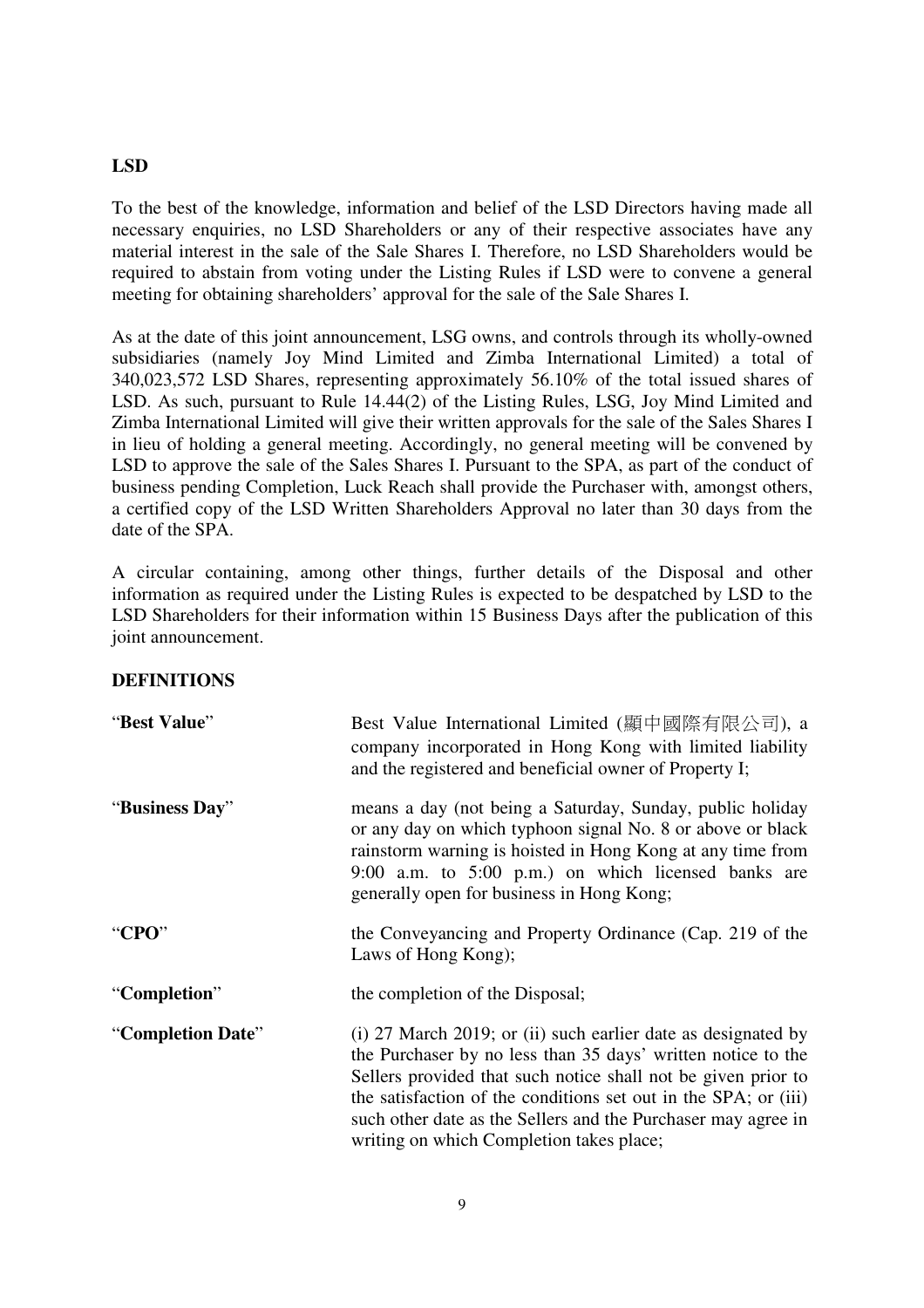| "Completion Payment"               | an amount equal to the balance of the Consideration after<br>deducting the Earnest Money as initial deposit, the Further<br>Deposit and the Part Payment;                                                             |
|------------------------------------|-----------------------------------------------------------------------------------------------------------------------------------------------------------------------------------------------------------------------|
| "Consideration"                    | the consideration to be paid by the Purchaser for the Sale<br>Shares and for assuming the obligation of full repayment of<br>the existing loans owed by Best Value to certain financing<br>parties (after repayment); |
| "Deed of Tax Indemnity"            | the deed of tax indemnity to be entered into among the<br>Sellers, the Guarantors, the Purchaser and Best Value upon<br>Completion;                                                                                   |
| "Disposal"                         | the transactions contemplated under the Offer Letter and<br>the SPA, being the disposal of the Sale Shares by the Sellers<br>to the Purchaser at the Consideration;                                                   |
| "Earnest Money"                    | the earnest money in the sum of HK\$205,000,000 paid by<br>the Purchaser to the Sellers' Solicitor upon signing of the<br>Offer Letter;                                                                               |
| "Financial Express"                | Financial Express International Limited (豐越國際有限公司),<br>a company incorporated in Hong Kong with limited liability                                                                                                     |
| "Further Deposit"                  | the further deposit in the sum of HK\$205,000,000 paid by<br>the Purchaser upon execution of the SPA;                                                                                                                 |
| "Guarantors"                       | (i) LSD, being the guarantor of Luck Reach; and (ii) Millap<br>Limited (敬新有限公司), a company incorporated in Hong<br>Kong with limited liability, being the guarantor of Financial<br>Express, each the "Guarantor";    |
| "Hong Kong"                        | the Hong Kong Special Administrative Region of the<br>People's Republic of China;                                                                                                                                     |
| "HK\$"                             | Hong Kong dollar(s), the lawful currency of Hong Kong;                                                                                                                                                                |
| "Independent Third<br>Party(ies)"  | third party (ies) independent of and not connected with each<br>of LSG and LSD (as the case maybe) and connected persons<br>(as defined under the Listing Rules) of each of LSG and<br>LSD (as the case maybe);       |
| "Intermediate Holding"<br>Company" | Fu Ying Development Limited (富盈發展有限公司), a<br>company incorporated in the British Virgin Islands, a<br>wholly-owned subsidiary of Best Value and the registered<br>and beneficial owner of Property II;                |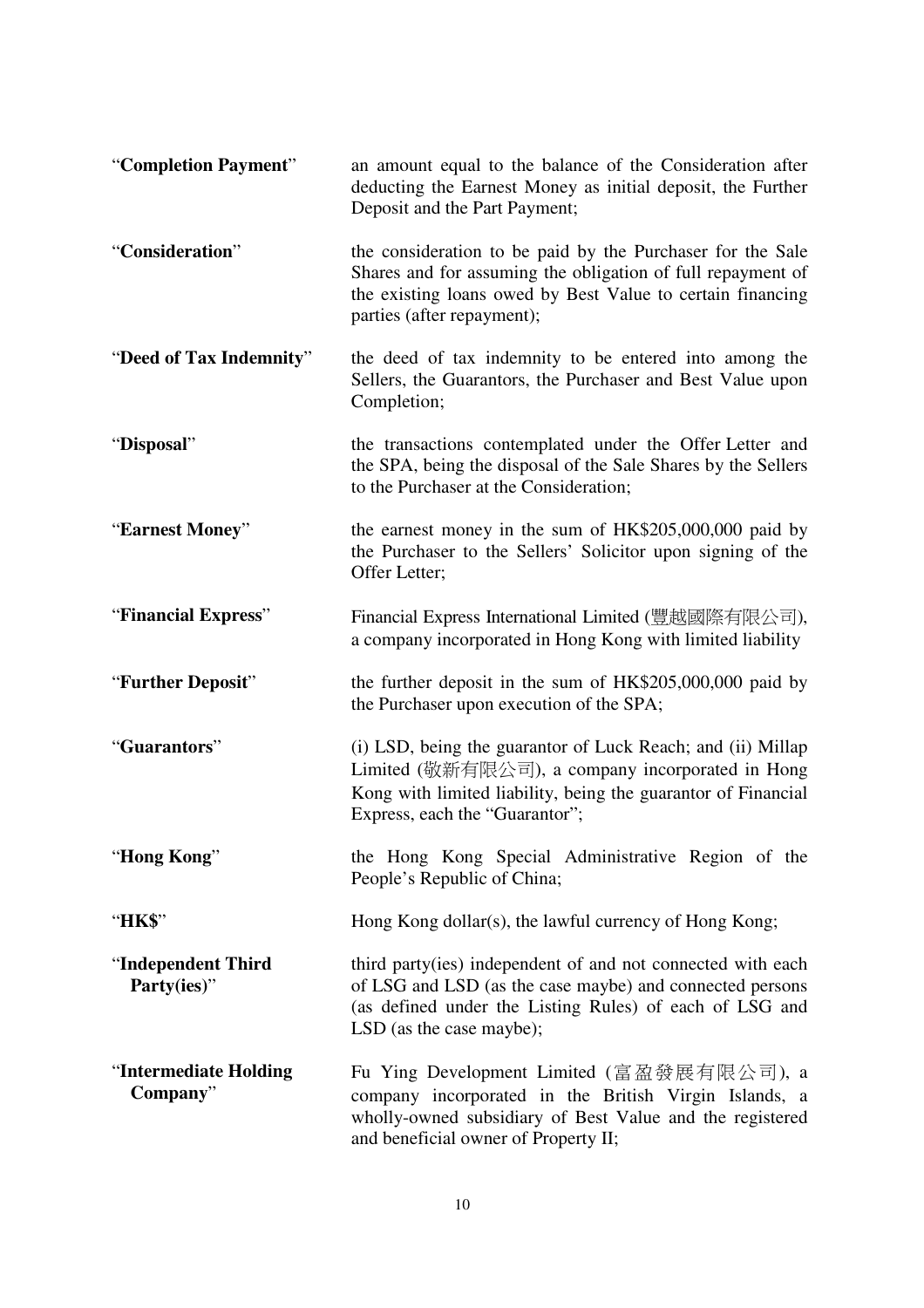| "Joinsmart"                                   | Joinsmart Corporation Limited (駿群有限公司), a company<br>incorporated in Hong Kong with limited liability and a<br>wholly-owned subsidiary of the Intermediate Holding<br>Company, being the registered and beneficial owner of<br>Property III;                                    |
|-----------------------------------------------|---------------------------------------------------------------------------------------------------------------------------------------------------------------------------------------------------------------------------------------------------------------------------------|
| "Listing Rules"                               | Rules Governing the Listing of Securities on the Stock<br>Exchange;                                                                                                                                                                                                             |
| "LSD"                                         | Lai Sun Development Company Limited (麗新發展有限公司),<br>a company incorporated in Hong Kong with limited liability,<br>the issued shares of which are listed and traded on the Main<br>Board of the Stock Exchange (Stock Code: 488);                                                |
| "LSD Board"                                   | the board LSD Directors;                                                                                                                                                                                                                                                        |
| "LSD Directors"                               | the directors of LSD;                                                                                                                                                                                                                                                           |
| "LSD Group"                                   | LSD and its subsidiaries;                                                                                                                                                                                                                                                       |
| "LSD Shareholders"                            | the shareholders of LSD;                                                                                                                                                                                                                                                        |
| "LSD Shares"                                  | shares in the issued share capital of LSD;                                                                                                                                                                                                                                      |
| "LSD Written<br><b>Shareholders Approval"</b> | the written approval to be signed by the majority of LSD<br>Shareholders, approving the transactions contemplated under<br>the SPA and other transaction documents as described in the<br>SPA, as required by the Listing Rules in the form specified<br>in the SPA;            |
| "LSG"                                         | Lai Sun Garment (International) Limited (麗新製衣國際有<br>限公司), a company incorporated in Hong Kong with<br>limited liability, the issued shares of which are listed and<br>traded on the Main Board of the Stock Exchange (Stock<br>Code: 191), the ultimate holding company of LSD; |
| "LSG Board"                                   | the board of LSG Directors;                                                                                                                                                                                                                                                     |
|                                               |                                                                                                                                                                                                                                                                                 |
| "LSG Directors"                               | the directors of LSG;                                                                                                                                                                                                                                                           |
| "LSG GM"                                      | a general meeting of LSG to be convened and held for<br>considering, and, if thought fit, approving the sale of the<br>Sale Shares I;                                                                                                                                           |
| "LSG Group"                                   | LSG and its subsidiaries, including the LSD Group;                                                                                                                                                                                                                              |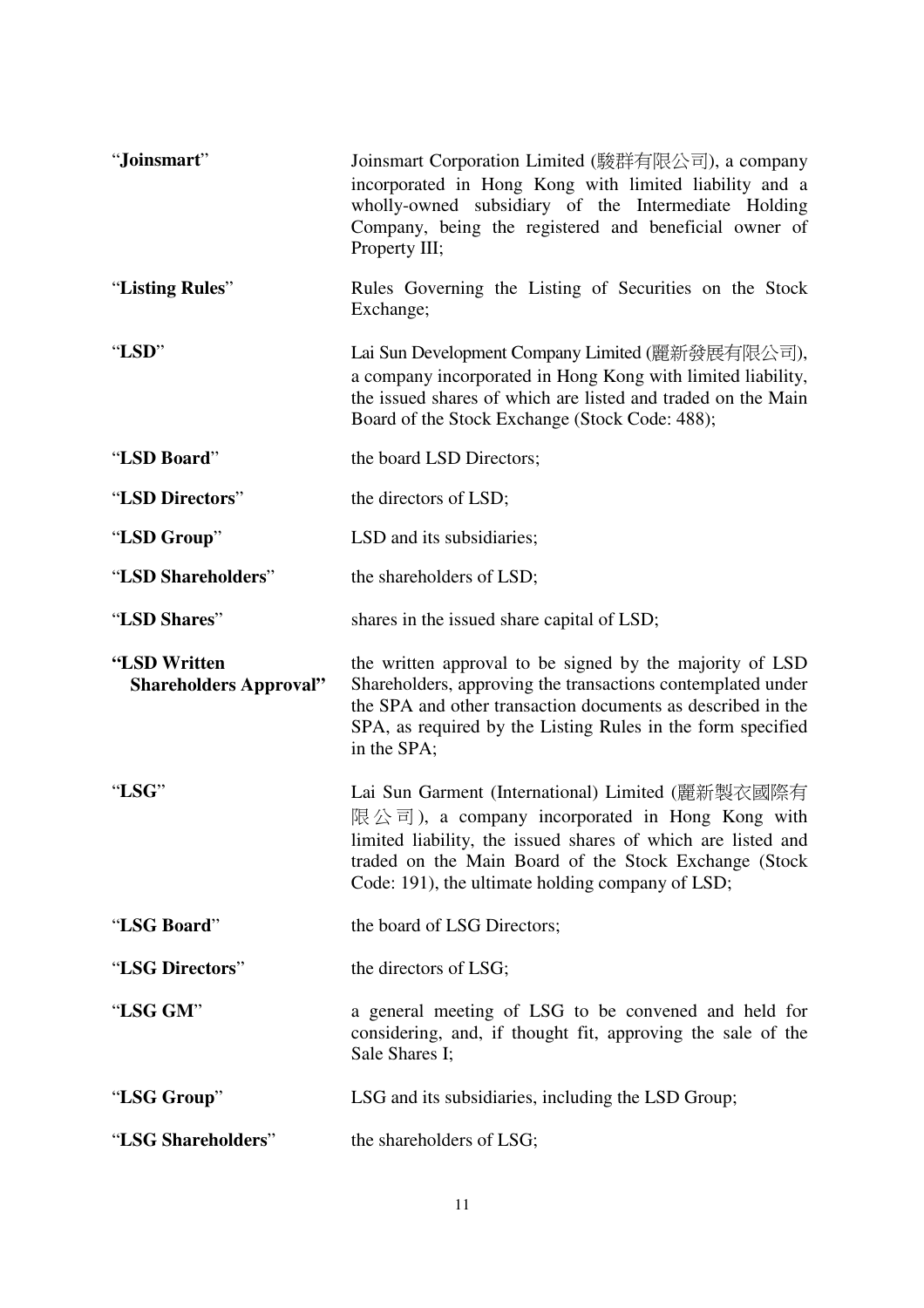| "LSG Shareholders<br>Undertaking" | the undertaking to be given by the LSG Shareholders<br>holding no less than $41\%$ of the total issued shares in LSG in<br>a form specified in the SPA;                                                                                                                                                                                                                                                                                                         |
|-----------------------------------|-----------------------------------------------------------------------------------------------------------------------------------------------------------------------------------------------------------------------------------------------------------------------------------------------------------------------------------------------------------------------------------------------------------------------------------------------------------------|
| "Luck Reach"                      | Luck Reach Limited (瑞達有限公司), a company<br>incorporated in the British Virgin Islands, an indirect non-<br>wholly-owned subsidiary of LSG (through its shareholding<br>in LSD) and a wholly-owned subsidiary of LSD;                                                                                                                                                                                                                                             |
| "Lucky Castle"                    | Lucky Castle Development Limited (福堡發展有限公司), a<br>company incorporated in Hong Kong with limited liability<br>and a wholly-owned subsidiary of the Intermediate Holding<br>Company, being the registered and beneficial owner of<br>Property IV;                                                                                                                                                                                                                |
| "Material Damage"                 | means damage to any of the Properties (or any part(s)<br>thereof) resulting in more than $15\%$ of the total gross floor<br>area of the Properties being damaged and/or the aggregate<br>costs of rectifying which damage exceeds or would<br>reasonably be expected to exceed<br>an<br>amount<br>of<br>HK\$150,000,000, in each case, as certified by<br>an<br>independent loss adjustor to be jointly agreed and engaged<br>by the Sellers and the Purchaser; |
| "Offer Letter"                    | the offer letter dated 27 June 2018 with a term sheet in<br>relation to sale and purchase of the Sale Shares, issued by a<br>holding company of the Purchaser and accepted and<br>acknowledged by the Sellers on 27 June 2018;                                                                                                                                                                                                                                  |
| "Part Payment"                    | the part payment in the sum of HK\$205,000,000 to be paid<br>on or before 26 October 2018 by the Purchaser;                                                                                                                                                                                                                                                                                                                                                     |
| "Percentage Ratios"               | the percentage ratios calculated pursuant to Rule 14.07 of the<br><b>Listing Rules;</b>                                                                                                                                                                                                                                                                                                                                                                         |
| "Properties"                      | collectively, Property I, Property II, Property III, Property IV<br>and Property V, each the "Property";                                                                                                                                                                                                                                                                                                                                                        |
| "Property I"                      | ALL THOSE 3,889 equal undivided 10,000 <sup>th</sup> parts or shares<br>of and in ALL THAT piece of parcel of land registered in<br>the Land Registry as INLAND LOT NO. 11231 together<br>with the messuages erections and buildings thereon now<br>known as No. 8 Observatory Road, Kowloon, Hong Kong,<br>legally and beneficially owned by Best Value;                                                                                                       |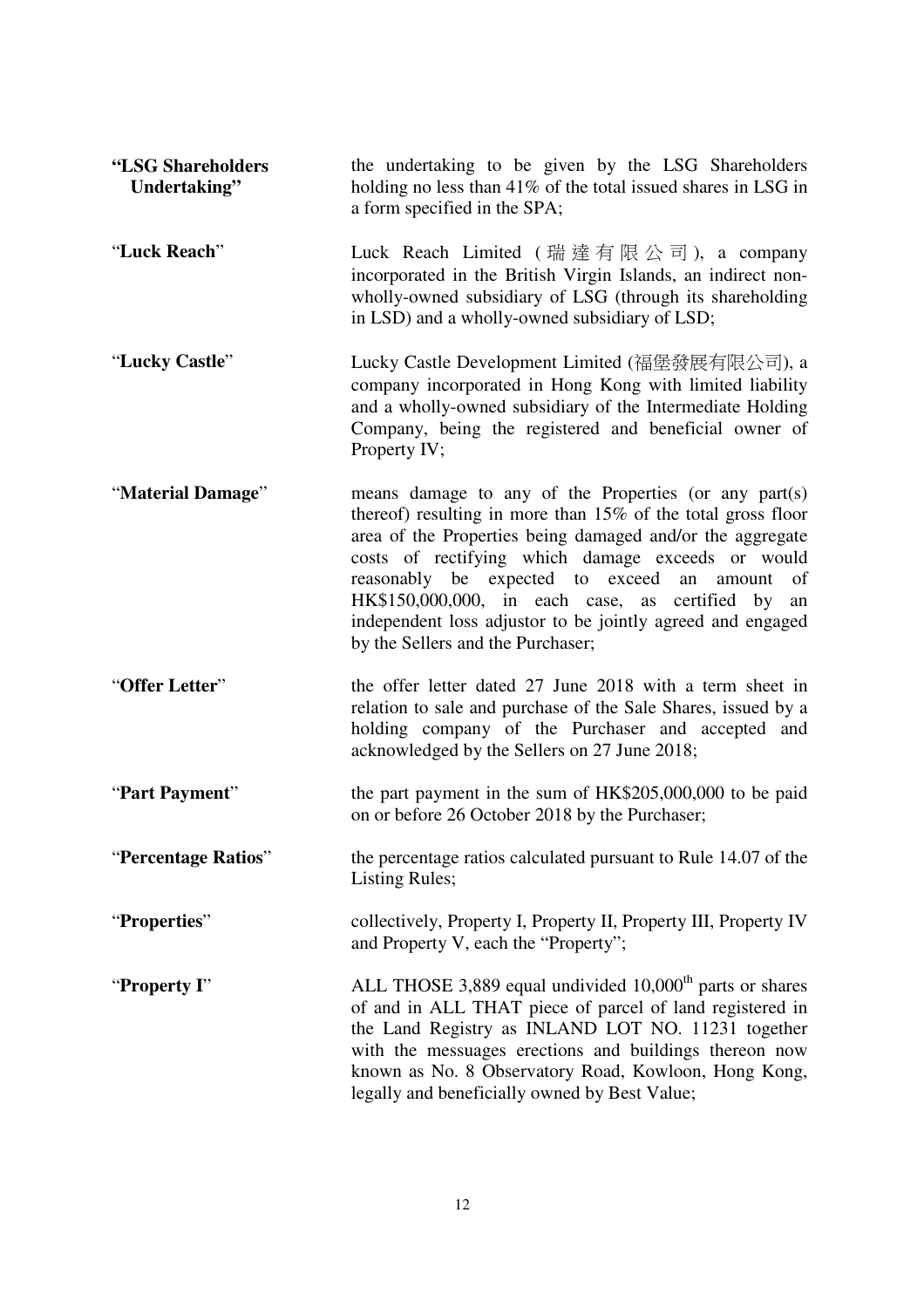| "Property II"       | ALL THOSE 4,980 equal undivided 10,000 <sup>th</sup> parts or shares<br>of and in ALL THAT piece of parcel of land registered in<br>the Land Registry as INLAND LOT NO. 11231 together<br>with the messuages erections and buildings thereon now<br>known as No. 8 Observatory Road, Kowloon, Hong Kong,<br>legally and beneficially owned by the Intermediate Holding<br>Company; |
|---------------------|------------------------------------------------------------------------------------------------------------------------------------------------------------------------------------------------------------------------------------------------------------------------------------------------------------------------------------------------------------------------------------|
| "Property III"      | ALL THOSE 714 equal undivided $10,000th$ parts or shares of<br>and in ALL THAT piece of parcel of land registered in the<br>Land Registry as INLAND LOT NO. 11231 together with<br>the messuages erections and buildings thereon now known<br>as No. 8 Observatory Road, Kowloon, Hong Kong, legally<br>and beneficially owned by Joinsmart;                                       |
| "Property IV"       | ALL THOSE 278 equal undivided $10,000th$ parts or shares of<br>and in ALL THAT piece of parcel of land registered in the<br>Land Registry as INLAND LOT NO. 11231 together with<br>the messuages erections and buildings thereon now known<br>as No. 8 Observatory Road, Kowloon, Hong Kong, legally<br>and beneficially owned by Lucky Castle;                                    |
| "Property V"        | ALL THOSE 139 equal undivided $10,000th$ parts or shares of<br>and in ALL THAT piece of parcel of land registered in the<br>Land Registry as INLAND LOT NO. 11231 together with<br>the messuages erections and buildings thereon now known<br>as No. 8 Observatory Road, Kowloon, Hong Kong, legally<br>and beneficially owned by Supermate;                                       |
| "Purchaser"         | Treasure Ascend Global Limited (寶登環球有限公司), a<br>company incorporated in the British Virgin Islands, being an<br>Independent Third Party of each of LSG and LSD;                                                                                                                                                                                                                    |
| "Registered Owners" | collectively, the registered owners of the Properties, namely,<br>the Target Companies;                                                                                                                                                                                                                                                                                            |
| "Sale Shares"       | Sale Shares I and Sale Shares II, being the entire issued<br>share capital of Best Value;                                                                                                                                                                                                                                                                                          |
| "Sale Shares I"     | 5,000 ordinary shares in the capital of Best Value owned by<br>Luck Reach, being 50% of the entire issued share capital of<br>Best Value;                                                                                                                                                                                                                                          |
| "Sale Shares II"    | 5,000 ordinary shares in the capital of Best Value owned by<br>Financial Express, being 50% of the entire issued share<br>capital of Best Value;                                                                                                                                                                                                                                   |